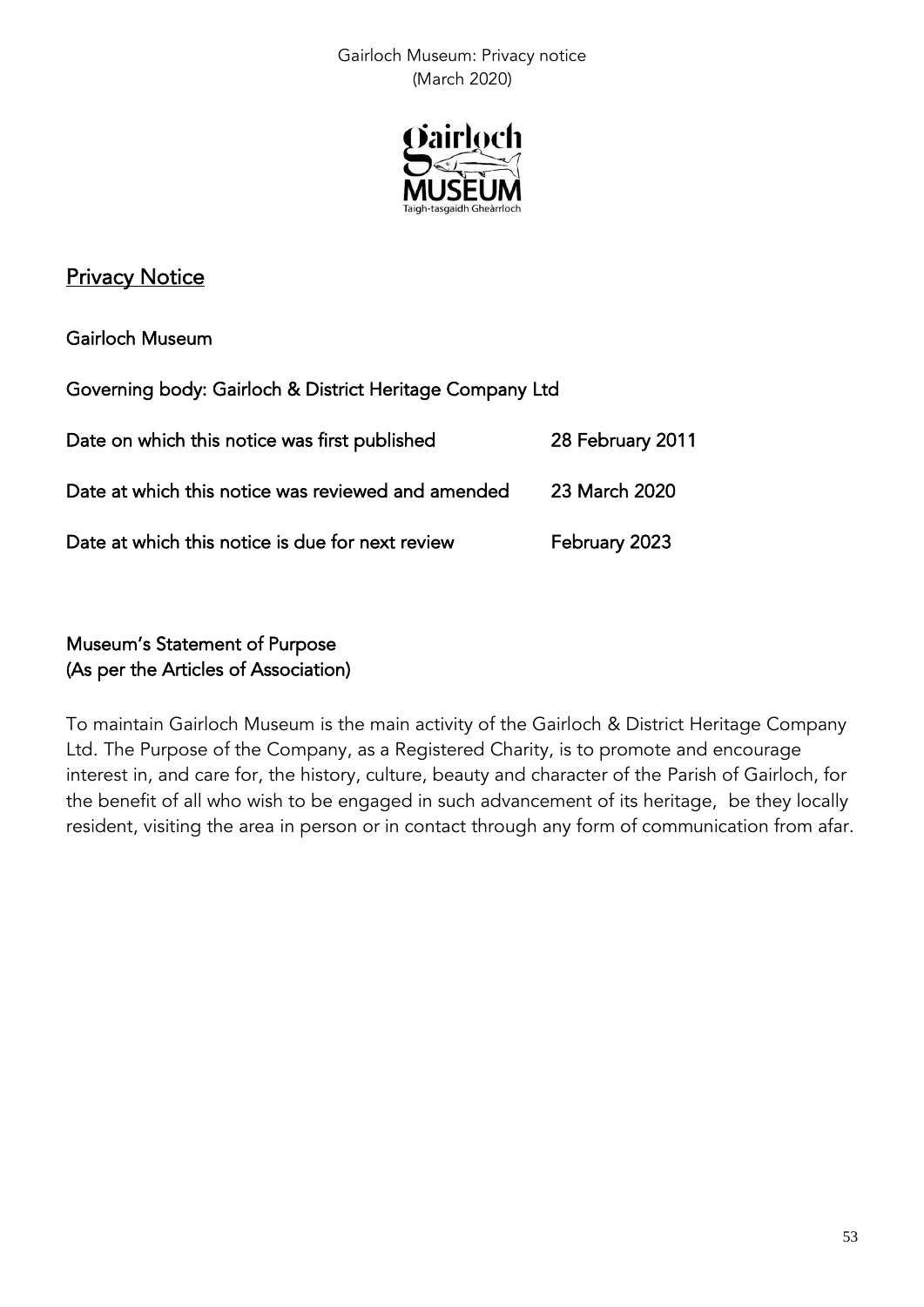# Gairloch Museum: Privacy Notice (February 2020)

Gairloch Museum is registered with the Information Commissioner. This document provides information on the personal data we collect and what we do with it.

# A. What personal information do we collect?

We collect the personal information that people give us voluntarily as part of activity bookings, online purchases, membership applications, Gift Aid forms, email list sign-ups and visitor surveys.

The information we collect may include:

- ❖ name, title, gender
- ❖ postal address, email address and phone number
- ❖ spouse/partner details.

We may also collect and hold information about any contact you have with us as a visitor, customer or supporter of Gairloch Museum. This may consist of the following:

- ❖ ticket purchase and event registration and attendance
- ❖ online retail purchases
- ❖ contact preferences
- ❖ Gift Aid status
- ❖ details of correspondence
- ❖ relationship with items in our collection (e.g. donor, creator)
- ❖ any other information provided at our request.

#### B. What do we do with personal information?

Depending on individuals' relationship with the Museum and preferences indicated, data we hold may be used by us for the following purposes:

- ❖ Sending promotional, marketing or fundraising information by post, telephone or electronic means. These types of communications can include:
	- information about our activities, events, exhibitions, events or new products
	- news and updates about Gairloch Museum
	- information on our fundraising operations, including occasional targeted requests to consider giving financial support to Gairloch Museum, or requests for other types of support
	- other relevant communications based upon individuals' relationship with Gairloch Museum.
- ❖ Sending out surveys, and for market research purposes
- ❖ Using tools that monitor the effectiveness of our communications, including email tracking, which records when an e-newsletter from us is opened and/or how many links are clicked within the message. The data from this tracking is generally used in an aggregated and anonymised form.

It is possible to opt out of any or all communications at any point simply by contacting info@gairlochmuseum.org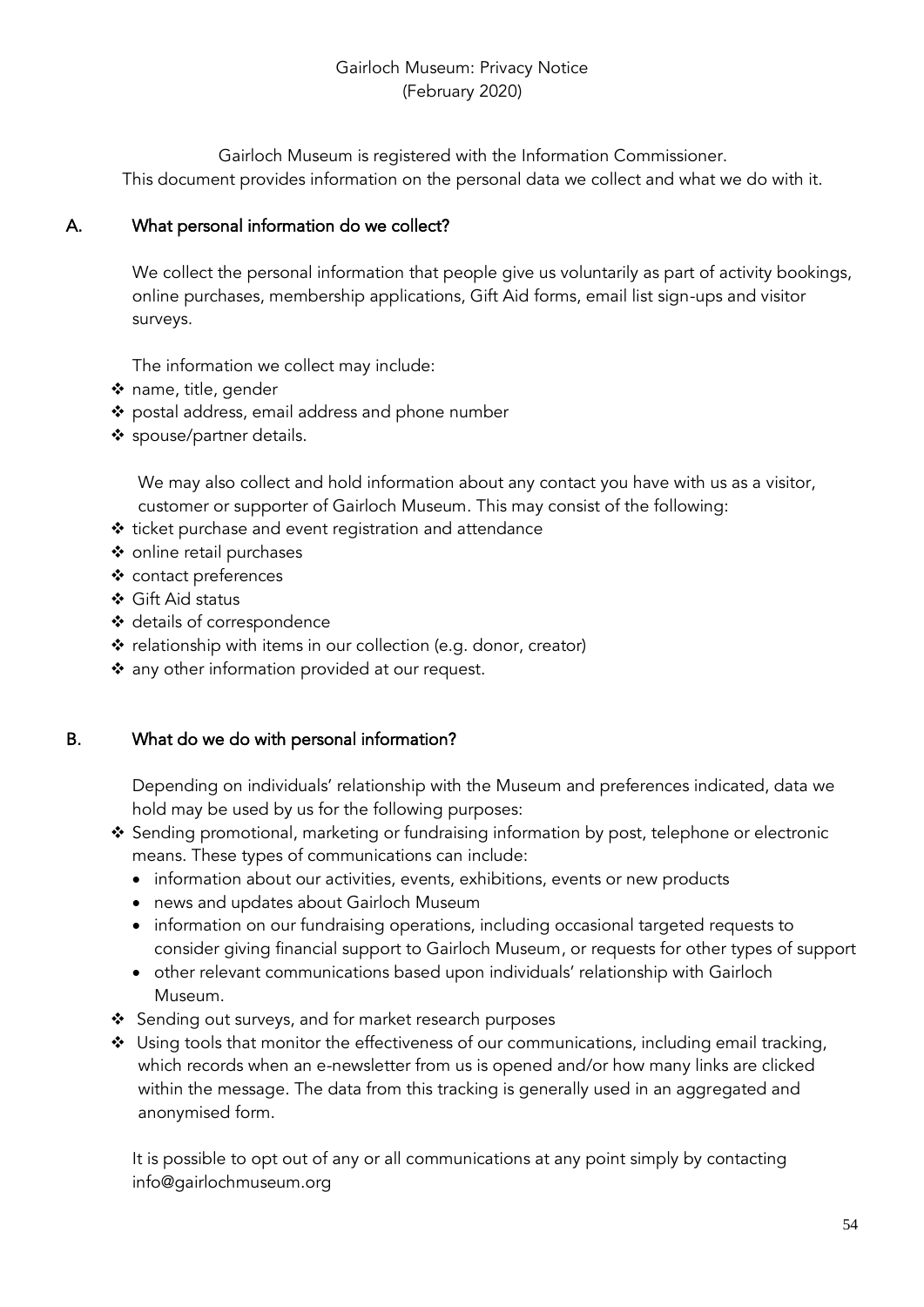## Gairloch Museum: Privacy Notice (February 2020)

There are some membership and donation communications that we are required to send regardless of contact preferences. These are essential communications, deemed necessary to fulfil our contractual obligations to you. This would include membership cards, renewal reminders, Gift Aid confirmation letters and querying returned mail.

# C. Who might we share personal information with?

We do not disclose personal data to any third parties or external organisations other than our bulk email distributor Mailchimp.

We are required to ensure any transfers of data will be done securely, in accordance with best practice, and in compliance with the Data Protection Act 1998.

Your data will never be sold or passed to any third party for any other purpose.

#### D. How do we ensure your information is kept securely?

We take measures to protect against unauthorised access and improper use or disclosure of personal data. All our employees and volunteers who have access to, and are associated with, the processing of personal data, are legally obliged to respect the confidentiality of our visitors' and supporters' personal data.

# E. Use of CCTV in the Museum

- E.1 The Museum operates CCTV at our facilities for the purposes of maintaining the security of property and premises and for preventing and investigating crime. The personal data collected are the visual images of persons in or around our buildings and facilities. CCTV may also be used to monitor staff when carrying out work duties.
- E.2 Processing of this data is necessary to protect the vital interests of the data subject or another person; for compliance with legal obligations; and for the performance of tasks carried out in the public interest or for our Museum functions.

Only Gairloch Museum will process the data. It will not be transferred to third parties other than, in certain circumstances, when we might be required to disclose the CCTV images to authorities such as the police and emergency services.

E.3 In normal circumstances, captured data will not be retained for more than five weeks, although we may process footage for a longer period, for example if the footage is relevant to an investigation.